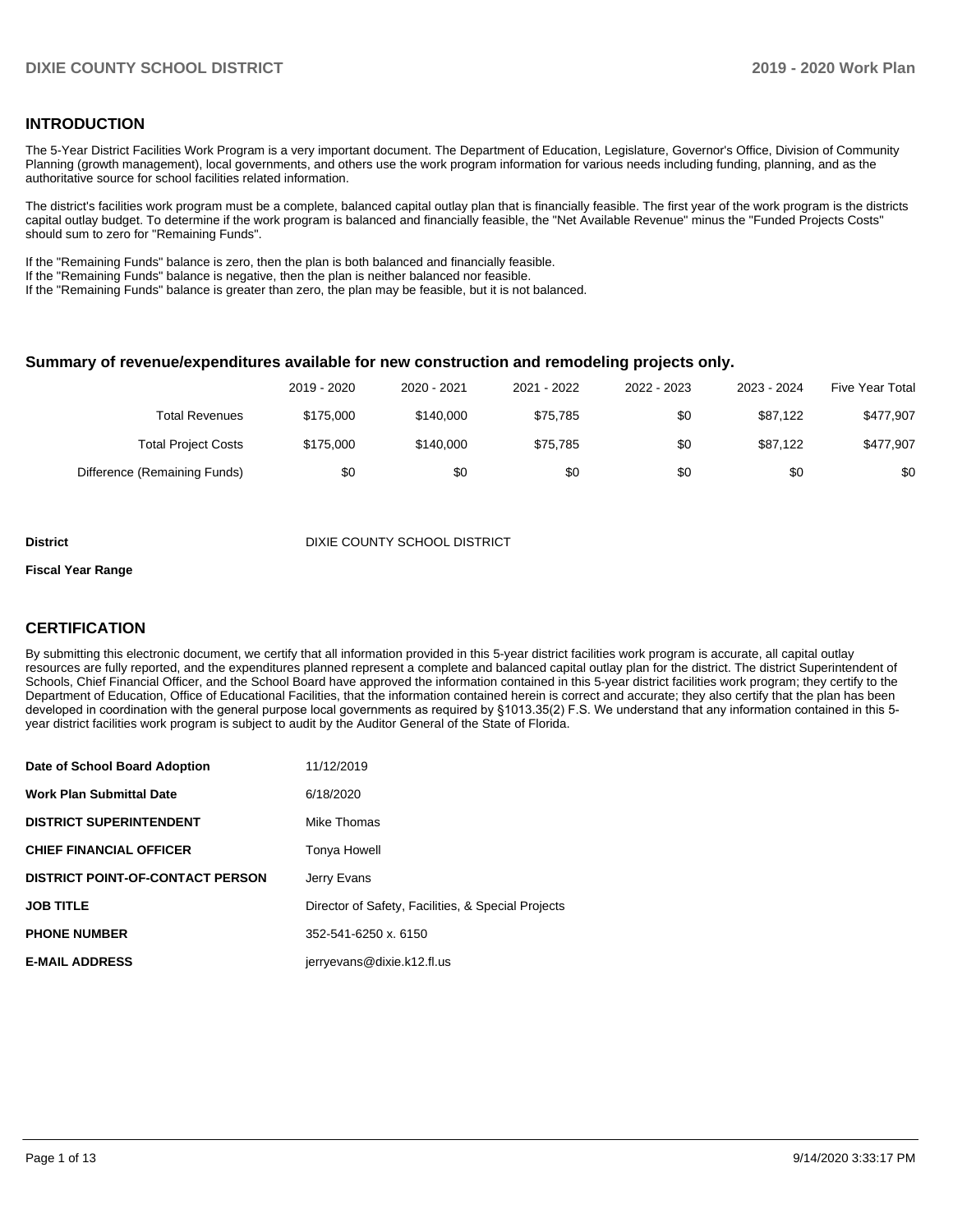# **Expenditures**

### **Expenditure for Maintenance, Repair and Renovation from 1.50-Mills and PECO**

Annually, prior to the adoption of the district school budget, each school board must prepare a tentative district facilities work program that includes a schedule of major repair and renovation projects necessary to maintain the educational and ancillary facilities of the district.

|                                  | Item                                                                                                                                                                 | 2019 - 2020<br><b>Actual Budget</b> | 2020 - 2021<br>Projected | $2021 - 2022$<br>Projected | 2022 - 2023<br>Projected | 2023 - 2024<br>Projected | <b>Total</b> |
|----------------------------------|----------------------------------------------------------------------------------------------------------------------------------------------------------------------|-------------------------------------|--------------------------|----------------------------|--------------------------|--------------------------|--------------|
| <b>HVAC</b>                      |                                                                                                                                                                      | \$42,167                            | \$35,000                 | \$55,000                   | \$40,000                 | \$45,000                 | \$217,167    |
| Locations:                       | DIXIE COUNTY ADMINISTRATION, JAMES M ANDERSON ELEMENTARY, OLD TOWN Education Complex, OLD TOWN ELEMENTARY,<br><b>RUTH RAINS MIDDLE</b>                               |                                     |                          |                            |                          |                          |              |
| Flooring                         |                                                                                                                                                                      | \$10,000                            | \$10,000                 | \$15,000                   | \$13,000                 | \$12,000                 | \$60,000     |
| Locations:                       | DIXIE COUNTY ADMINISTRATION, DIXIE COUNTY SENIOR HIGH, JAMES M ANDERSON ELEMENTARY, OLD TOWN Education<br>Complex, OLD TOWN ELEMENTARY, RUTH RAINS MIDDLE            |                                     |                          |                            |                          |                          |              |
| Roofing                          |                                                                                                                                                                      | \$21,787                            | \$25,000                 | \$20,000                   | \$31,000                 | \$40,000                 | \$137,787    |
| Locations:                       | OLD TOWN Education Complex, OLD TOWN ELEMENTARY, RUTH RAINS MIDDLE                                                                                                   |                                     |                          |                            |                          |                          |              |
| Safety to Life                   |                                                                                                                                                                      | \$38,000                            | \$70,000                 | \$71.000                   | \$72,500                 | \$74,000                 | \$325,500    |
| Locations:                       | DIXIE COUNTY ADMINISTRATION, DIXIE COUNTY SENIOR HIGH, JAMES M ANDERSON ELEMENTARY, OLD TOWN Education<br>Complex, OLD TOWN ELEMENTARY, RUTH RAINS MIDDLE            |                                     |                          |                            |                          |                          |              |
| Fencing                          |                                                                                                                                                                      | \$7.664                             | \$3.000                  | \$22,000                   | \$18,000                 | \$22,000                 | \$72,664     |
| Locations:                       | DIXIE COUNTY ADMINISTRATION, DIXIE COUNTY SENIOR HIGH, JAMES M ANDERSON ELEMENTARY, OLD TOWN Education<br>Complex, OLD TOWN ELEMENTARY, RUTH RAINS MIDDLE            |                                     |                          |                            |                          |                          |              |
| Parking                          |                                                                                                                                                                      | \$3,672                             | \$5,240                  | \$2,000                    | \$3,000                  | \$8,000                  | \$21,912     |
| Locations:                       | DIXIE COUNTY ADMINISTRATION, DIXIE COUNTY SENIOR HIGH, JAMES M ANDERSON ELEMENTARY, OLD TOWN Education<br>Complex, OLD TOWN ELEMENTARY, RUTH RAINS MIDDLE            |                                     |                          |                            |                          |                          |              |
| Electrical                       |                                                                                                                                                                      | \$5,000                             | \$10,000                 | \$4,092                    | \$7,000                  | \$22,000                 | \$48,092     |
| Locations:                       | DIXIE COUNTY ADMINISTRATION, DIXIE COUNTY SENIOR HIGH, JAMES M ANDERSON ELEMENTARY, OLD TOWN Education<br>Complex, OLD TOWN ELEMENTARY, RUTH RAINS MIDDLE            |                                     |                          |                            |                          |                          |              |
| Fire Alarm                       |                                                                                                                                                                      | \$9,000                             | \$2,000                  | \$2,000                    | \$3,000                  | \$8,000                  | \$24,000     |
| Locations:                       | DIXIE COUNTY ADMINISTRATION, DIXIE COUNTY SENIOR HIGH, JAMES M ANDERSON ELEMENTARY, OLD TOWN Education<br>Complex, OLD TOWN ELEMENTARY, RUTH RAINS MIDDLE            |                                     |                          |                            |                          |                          |              |
| Telephone/Intercom System        |                                                                                                                                                                      | \$5,000                             | \$6,000                  | \$4,000                    | \$3,000                  | \$3.500                  | \$21,500     |
| Locations:                       | DIXIE COUNTY ADMINISTRATION, DIXIE COUNTY SENIOR HIGH, JAMES M ANDERSON ELEMENTARY, OLD TOWN Education<br>Complex, OLD TOWN ELEMENTARY, RUTH RAINS MIDDLE            |                                     |                          |                            |                          |                          |              |
| <b>Closed Circuit Television</b> |                                                                                                                                                                      | \$4,000                             | \$2,000                  | \$0                        | \$0 <sub>1</sub>         | \$0                      | \$6.000      |
|                                  | Locations: DIXIE COUNTY ADMINISTRATION, DIXIE COUNTY SENIOR HIGH, JAMES M ANDERSON ELEMENTARY, OLD TOWN Education<br>Complex, OLD TOWN ELEMENTARY, RUTH RAINS MIDDLE |                                     |                          |                            |                          |                          |              |
| Paint                            |                                                                                                                                                                      | \$6,000                             | \$4,000                  | \$100                      | \$6,037                  | \$8,000                  | \$24,137     |
| Locations:                       | DIXIE COUNTY ADMINISTRATION, DIXIE COUNTY SENIOR HIGH, JAMES M ANDERSON ELEMENTARY, OLD TOWN Education<br>Complex, OLD TOWN ELEMENTARY, RUTH RAINS MIDDLE            |                                     |                          |                            |                          |                          |              |
| Maintenance/Repair               |                                                                                                                                                                      | \$85,000                            | \$87,000                 | \$86,000                   | \$94,000                 | \$165,000                | \$517,000    |
| Locations:                       | DIXIE COUNTY ADMINISTRATION, DIXIE COUNTY SENIOR HIGH, JAMES M ANDERSON ELEMENTARY, OLD TOWN Education<br>Complex, OLD TOWN ELEMENTARY, RUTH RAINS MIDDLE            |                                     |                          |                            |                          |                          |              |
|                                  | <b>Sub Total:</b>                                                                                                                                                    | \$237,290                           | \$259,240                | \$281,192                  | \$290,537                | \$407,500                | \$1,475,759  |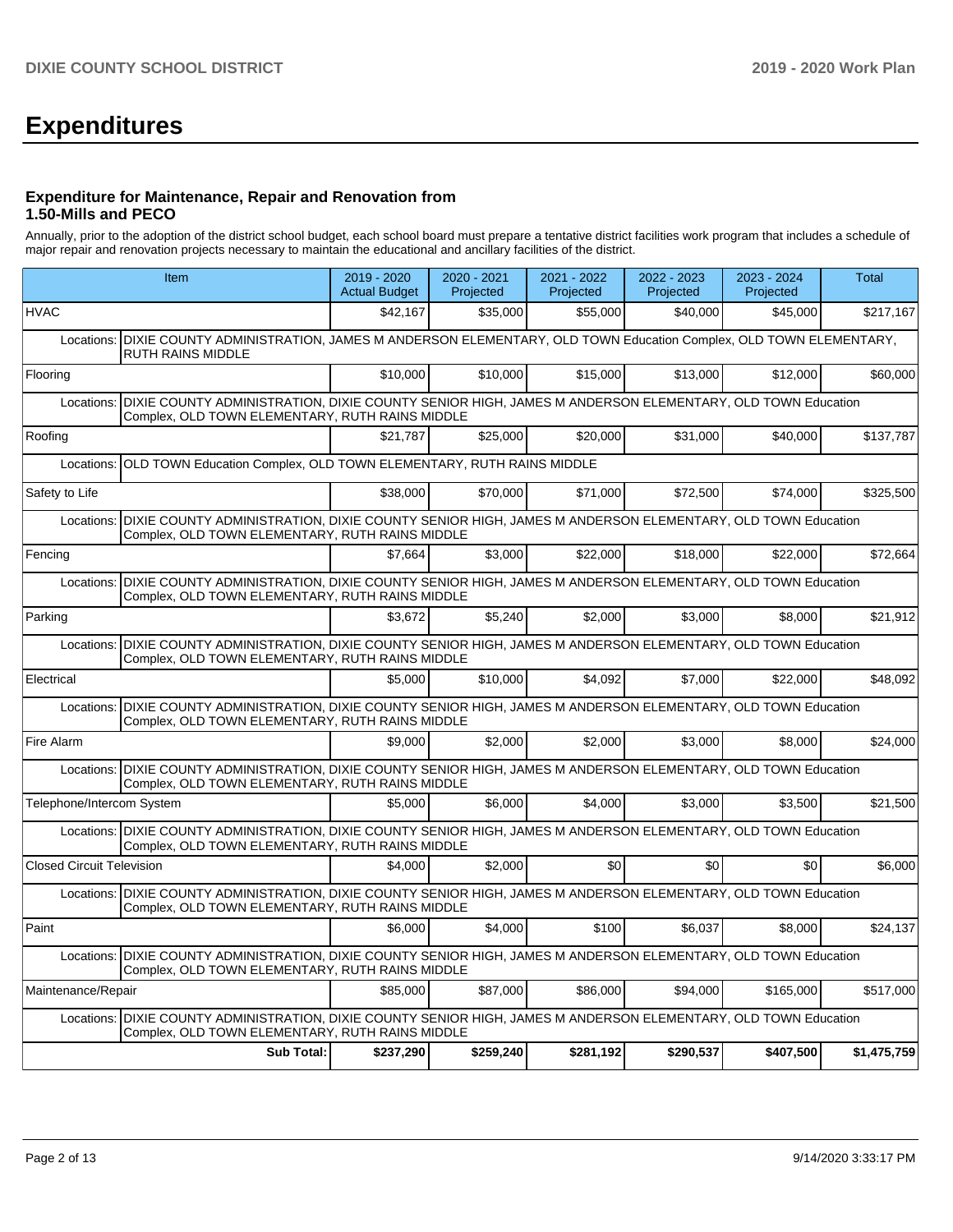| <b>IPECO</b><br>Maintenance Expenditures | ሶሳ<br>י שפ | $\sim$<br>Ψ | <b>SO</b>    | ሶሳ<br>υU  | \$0       | \$0      |
|------------------------------------------|------------|-------------|--------------|-----------|-----------|----------|
| l.50 Mill Sub Total:                     | \$237,290  | \$259,240   | \$281<br>192 | \$290,537 | \$407,500 | ,475,759 |

No items have been specified.

| Total: | \$237.290 | \$259.240 | 192 <sub>1</sub> | \$290.537 | \$407.500 | 471 |
|--------|-----------|-----------|------------------|-----------|-----------|-----|
| .      |           |           | \$281            |           |           | 759 |
|        |           |           |                  |           |           |     |

#### **Local 1.50 Mill Expenditure For Maintenance, Repair and Renovation**

Anticipated expenditures expected from local funding sources over the years covered by the current work plan.

| Item                                                         | 2019 - 2020<br><b>Actual Budget</b> | 2020 - 2021<br>Projected | 2021 - 2022<br>Projected | 2022 - 2023<br>Projected | 2023 - 2024<br>Projected | <b>Total</b> |
|--------------------------------------------------------------|-------------------------------------|--------------------------|--------------------------|--------------------------|--------------------------|--------------|
| Remaining Maint and Repair from 1.5 Mills                    | \$237,290                           | \$259,240                | \$281,192                | \$290,537                | \$407,500                | \$1,475,759  |
| Maintenance/Repair Salaries                                  | \$200,000                           | \$250,000                | \$250,000                | \$300,000                | \$320,000                | \$1,320,000  |
| <b>School Bus Purchases</b>                                  | \$90,000                            | \$100,000                | \$100,000                | \$150,000                | \$90,000                 | \$530,000    |
| Other Vehicle Purchases                                      | \$45,000                            | \$25,000                 | \$30,000                 | \$25,000                 | \$26,000                 | \$151,000    |
| Capital Outlay Equipment                                     | \$400,000                           | \$350,000                | \$300,000                | \$300,000                | \$350,000                | \$1,700,000  |
| Rent/Lease Payments                                          | \$50,000                            | \$50,000                 | \$50,000                 | \$50,000                 | \$0                      | \$200,000    |
| <b>COP Debt Service</b>                                      | \$0                                 | \$0                      | \$0                      | \$0                      | \$0                      | \$0          |
| Rent/Lease Relocatables                                      | \$0                                 | \$0                      | \$0                      | \$0                      | \$0                      | \$0          |
| <b>Environmental Problems</b>                                | \$0                                 | \$0                      | \$0                      | \$0                      | \$0                      | \$0          |
| ls.1011.14 Debt Service                                      | \$0                                 | \$0                      | \$0                      | \$0                      | \$0                      | \$0          |
| <b>Special Facilities Construction Account</b>               | \$0                                 | \$0                      | \$0                      | \$0                      | \$0                      | \$0          |
| Premiums for Property Casualty Insurance - 1011.71<br>(4a,b) | \$100,000                           | \$125,000                | \$125,000                | \$140,000                | \$140,000                | \$630,000    |
| Qualified School Construction Bonds (QSCB)                   | \$0                                 | \$0                      | \$0                      | \$0                      | \$0                      | \$0          |
| Qualified Zone Academy Bonds (QZAB)                          | \$0                                 | \$0                      | \$0                      | \$0                      | \$0                      | \$0          |
| Copier Lease                                                 | \$0                                 | \$50,000                 | \$50,000                 | \$50,000                 | \$50,000                 | \$200,000    |
| <b>Local Expenditure Totals:</b>                             | \$1,122,290                         | \$1,209,240              | \$1,186,192              | \$1,305,537              | \$1,383,500              | \$6,206,759  |

# **Revenue**

## **1.50 Mill Revenue Source**

Schedule of Estimated Capital Outlay Revenue from each currently approved source which is estimated to be available for expenditures on the projects included in the tentative district facilities work program. All amounts are NET after considering carryover balances, interest earned, new COP's, 1011.14 and 1011.15 loans, etc. Districts cannot use 1.5-Mill funds for salaries except for those explicitly associated with maintenance/repair projects. (1011.71 (5), F.S.)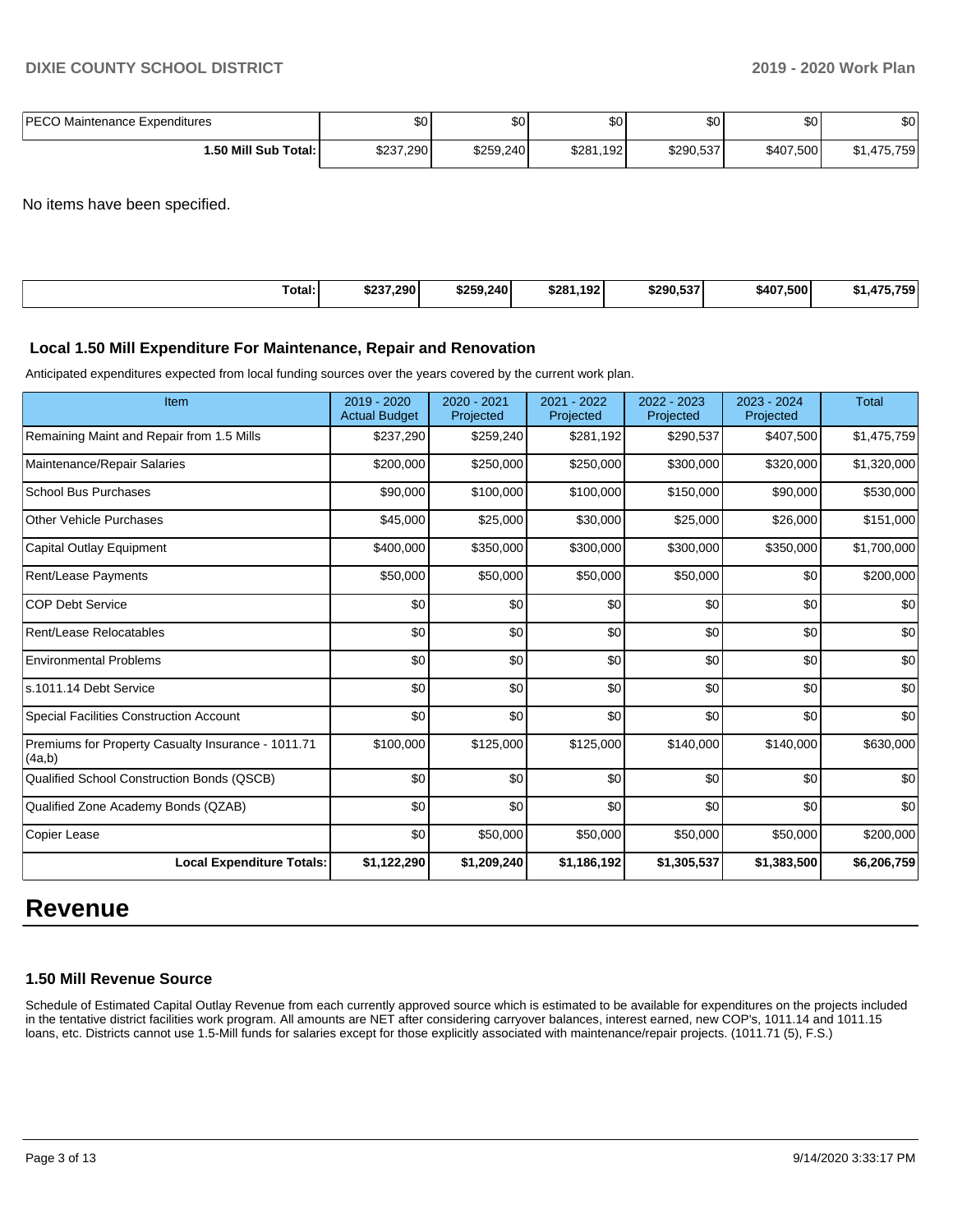# **DIXIE COUNTY SCHOOL DISTRICT 2019 - 2020 Work Plan**

| <b>Item</b>                                                                       | Fund | $2019 - 2020$<br><b>Actual Value</b> | $2020 - 2021$<br>Projected | 2021 - 2022<br>Projected | 2022 - 2023<br>Projected | $2023 - 2024$<br>Projected | <b>Total</b>    |
|-----------------------------------------------------------------------------------|------|--------------------------------------|----------------------------|--------------------------|--------------------------|----------------------------|-----------------|
| $(1)$ Non-exempt property<br>lassessed valuation                                  |      | \$566,796,050                        | \$610,823,879              | \$633,557,530            | \$656,863,127            | \$681,227,870              | \$3,149,268,456 |
| $(2)$ The Millage projected for<br>discretionary capital outlay per<br>ls.1011.71 |      | 1.50                                 | 1.50                       | 1.50                     | 1.50                     | 1.50                       |                 |
| (3) Full value of the 1.50-Mill<br>discretionary capital outlay per<br>ls.1011.71 |      | \$952,217                            | \$1,026,184                | \$1,064,377              | \$1,103,530              | \$1,144,463                | \$5,290,771     |
| (4) Value of the portion of the 1.50<br>-Mill ACTUALLY levied                     | 370I | \$816,186                            | \$879,586                  | \$912,323                | \$945,883                | \$980,968                  | \$4,534,946     |
| $(5)$ Difference of lines $(3)$ and $(4)$                                         |      | \$136,031                            | \$146,598                  | \$152,054                | \$157,647                | \$163,495                  | \$755,825       |

#### **PECO Revenue Source**

The figure in the row designated "PECO Maintenance" will be subtracted from funds available for new construction because PECO maintenance dollars cannot be used for new construction.

| <b>Item</b>                          | Fund         | $2019 - 2020$<br><b>Actual Budget</b> | $2020 - 2021$<br>Projected | 2021 - 2022<br>Projected | $2022 - 2023$<br>Projected | 2023 - 2024<br>Projected | Total            |
|--------------------------------------|--------------|---------------------------------------|----------------------------|--------------------------|----------------------------|--------------------------|------------------|
| <b>IPECO New Construction</b>        | 340 <b>I</b> | \$0                                   | \$0 <sub>1</sub>           | \$0                      | \$0 <sub>1</sub>           | \$0                      | \$0 <sub>1</sub> |
| <b>PECO Maintenance Expenditures</b> |              | \$0 I                                 | \$0 <sub>1</sub>           | \$0                      | \$0 <sub>1</sub>           | \$0                      | \$0              |
|                                      |              | \$0                                   | \$0                        | \$0                      | \$0                        | \$0                      | \$0              |

## **CO & DS Revenue Source**

Revenue from Capital Outlay and Debt Service funds.

| <b>Item</b>                               | Fund | $2019 - 2020$<br><b>Actual Budget</b> | 2020 - 2021<br>Projected | 2021 - 2022<br>Projected | $2022 - 2023$<br>Projected | $2023 - 2024$<br>Projected | Total     |
|-------------------------------------------|------|---------------------------------------|--------------------------|--------------------------|----------------------------|----------------------------|-----------|
| ICO & DS Cash Flow-through<br>Distributed | 360  | \$48.195                              | \$48.195                 | \$48.195                 | \$48.195                   | \$48,195                   | \$240,975 |
| ICO & DS Interest on<br>Undistributed CO  | 360  | \$1.459                               | \$1.459                  | \$1.459                  | \$1.459                    | \$1,459                    | \$7,295   |
|                                           |      | \$49,654                              | \$49.654                 | \$49.654                 | \$49,654                   | \$49,654                   | \$248,270 |

#### **Fair Share Revenue Source**

Nothing reported for this section. All legally binding commitments for proportionate fair-share mitigation for impacts on public school facilities must be included in the 5-year district work program.

#### **Sales Surtax Referendum**

Specific information about any referendum for a 1-cent or ½-cent surtax referendum during the previous year.

**Did the school district hold a surtax referendum during the past fiscal year 2018 - 2019?**

No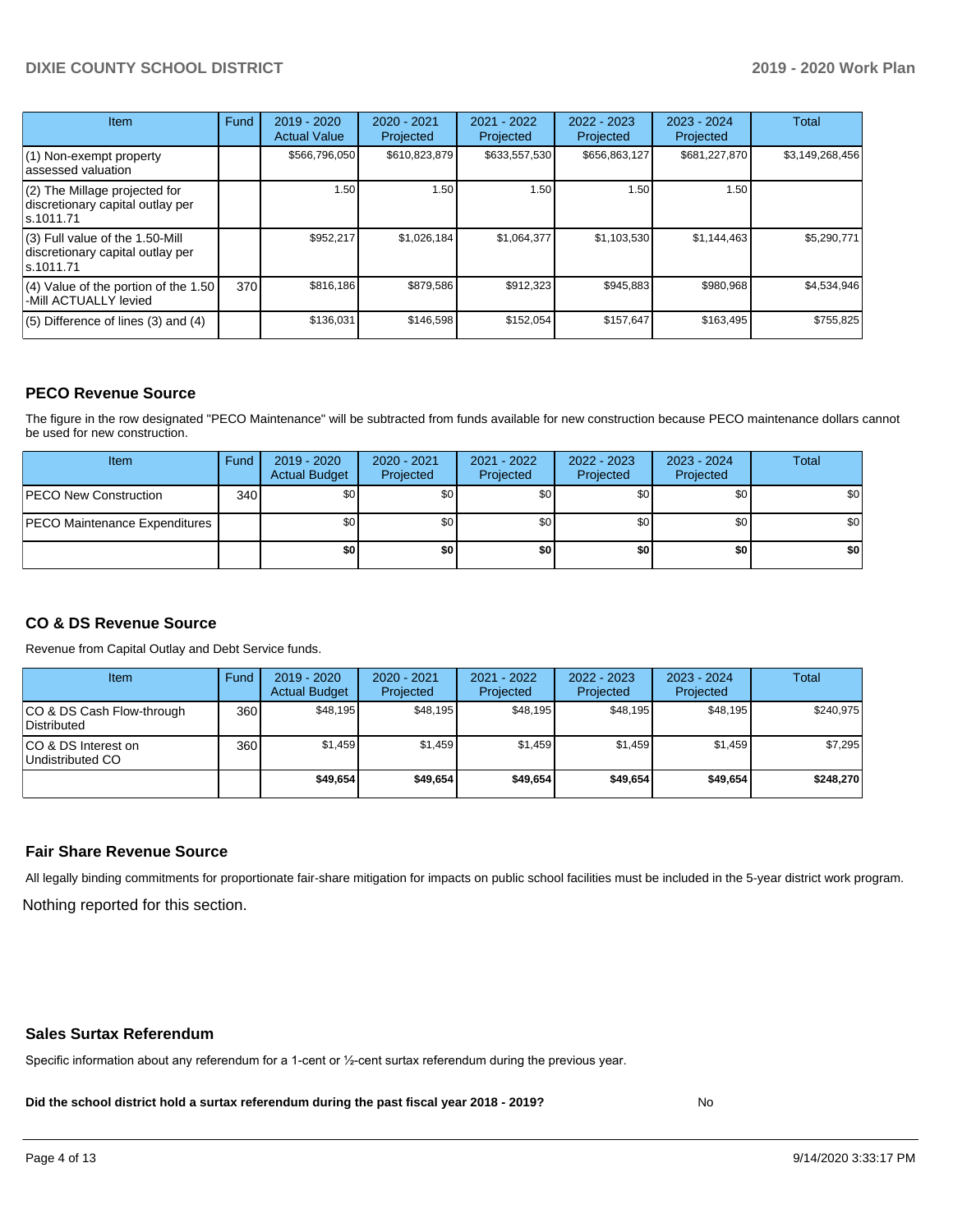# **Additional Revenue Source**

Any additional revenue sources

| Item                                                                                                                      | 2019 - 2020<br><b>Actual Value</b> | 2020 - 2021<br>Projected | 2021 - 2022<br>Projected | 2022 - 2023<br>Projected | 2023 - 2024<br>Projected | Total       |
|---------------------------------------------------------------------------------------------------------------------------|------------------------------------|--------------------------|--------------------------|--------------------------|--------------------------|-------------|
| Proceeds from a s.1011.14/15 F.S. Loans                                                                                   | \$0                                | \$0                      | \$0                      | \$0                      | \$0                      | \$0         |
| District Bonds - Voted local bond<br>referendum proceeds per s.9, Art VII<br><b>State Constitution</b>                    | \$0                                | \$0                      | \$0                      | \$0                      | \$0                      | \$0         |
| Proceeds from Special Act Bonds                                                                                           | \$0                                | \$0                      | \$0                      | \$0                      | \$0                      | \$0         |
| Estimated Revenue from CO & DS Bond<br>Sale                                                                               | \$0                                | \$0                      | \$0                      | \$0                      | \$0                      | \$0         |
| Proceeds from Voted Capital<br>Improvements millage                                                                       | \$0                                | \$0                      | \$0                      | \$0                      | \$0                      | \$0         |
| Other Revenue for Other Capital Projects                                                                                  | \$0                                | \$0                      | \$0                      | \$0                      | \$0                      | \$0         |
| Proceeds from 1/2 cent sales surtax<br>authorized by school board                                                         | \$0                                | \$0                      | \$0                      | \$0                      | \$0                      | \$0         |
| Proceeds from local governmental<br>infrastructure sales surtax                                                           | \$0                                | \$0                      | \$0                      | \$0                      | \$0                      | \$0         |
| Proceeds from Certificates of<br>Participation (COP's) Sale                                                               | \$0                                | \$0                      | \$0                      | \$0                      | \$0                      | \$0         |
| Classrooms First Bond proceeds amount<br>authorized in FY 1997-98                                                         | \$0                                | \$0                      | \$0                      | \$0                      | \$0                      | \$0         |
| <b>Classrooms for Kids</b>                                                                                                | \$0                                | \$0                      | \$0                      | \$0                      | \$0                      | \$0         |
| <b>District Equity Recognition</b>                                                                                        | \$0                                | \$0                      | \$0                      | \$0                      | \$0                      | \$0         |
| <b>Federal Grants</b>                                                                                                     | \$0                                | \$0                      | \$0                      | \$0                      | \$0                      | \$0         |
| Proportionate share mitigation (actual<br>cash revenue only, not in kind donations)                                       | \$0                                | \$0                      | \$0                      | \$0                      | \$0                      | \$0         |
| Impact fees received                                                                                                      | \$0                                | \$0                      | \$0                      | \$0                      | \$0                      | \$0         |
| Private donations                                                                                                         | \$0                                | \$0                      | \$0                      | \$0                      | \$0                      | \$0         |
| Grants from local governments or not-for-<br>profit organizations                                                         | \$0                                | \$0                      | \$0                      | \$0                      | \$0                      | \$0         |
| Interest, Including Profit On Investment                                                                                  | \$0                                | \$0                      | \$0                      | \$0                      | \$0                      | \$0         |
| Revenue from Bonds pledging proceeds<br>from 1 cent or 1/2 cent Sales Surtax                                              | \$0                                | \$0                      | \$0                      | \$0                      | \$0                      | \$0         |
| <b>Total Fund Balance Carried Forward</b>                                                                                 | \$615,450                          | \$620,000                | \$300,000                | \$310,000                | \$440,000                | \$2,285,450 |
| General Capital Outlay Obligated Fund<br><b>Balance Carried Forward From Total</b><br><b>Fund Balance Carried Forward</b> | \$0                                | \$0                      | \$0                      | \$0                      | \$0                      | \$0         |
| Special Facilities Construction Account                                                                                   | \$0                                | \$0                      | \$0                      | \$0                      | \$0                      | \$0         |
| One Cent - 1/2 Cent Sales Surtax Debt<br>Service From Total Fund Balance Carried<br>Forward                               | \$0                                | \$0                      | \$0                      | \$0                      | \$0                      | \$0         |
| Capital Outlay Projects Funds Balance<br>Carried Forward From Total Fund<br><b>Balance Carried Forward</b>                | (\$184,000)                        | (\$200,000)              | \$0                      | \$0                      | \$0                      | (\$384,000) |
| Subtotal                                                                                                                  | \$431,450                          | \$420,000                | \$300,000                | \$310,000                | \$440,000                | \$1,901,450 |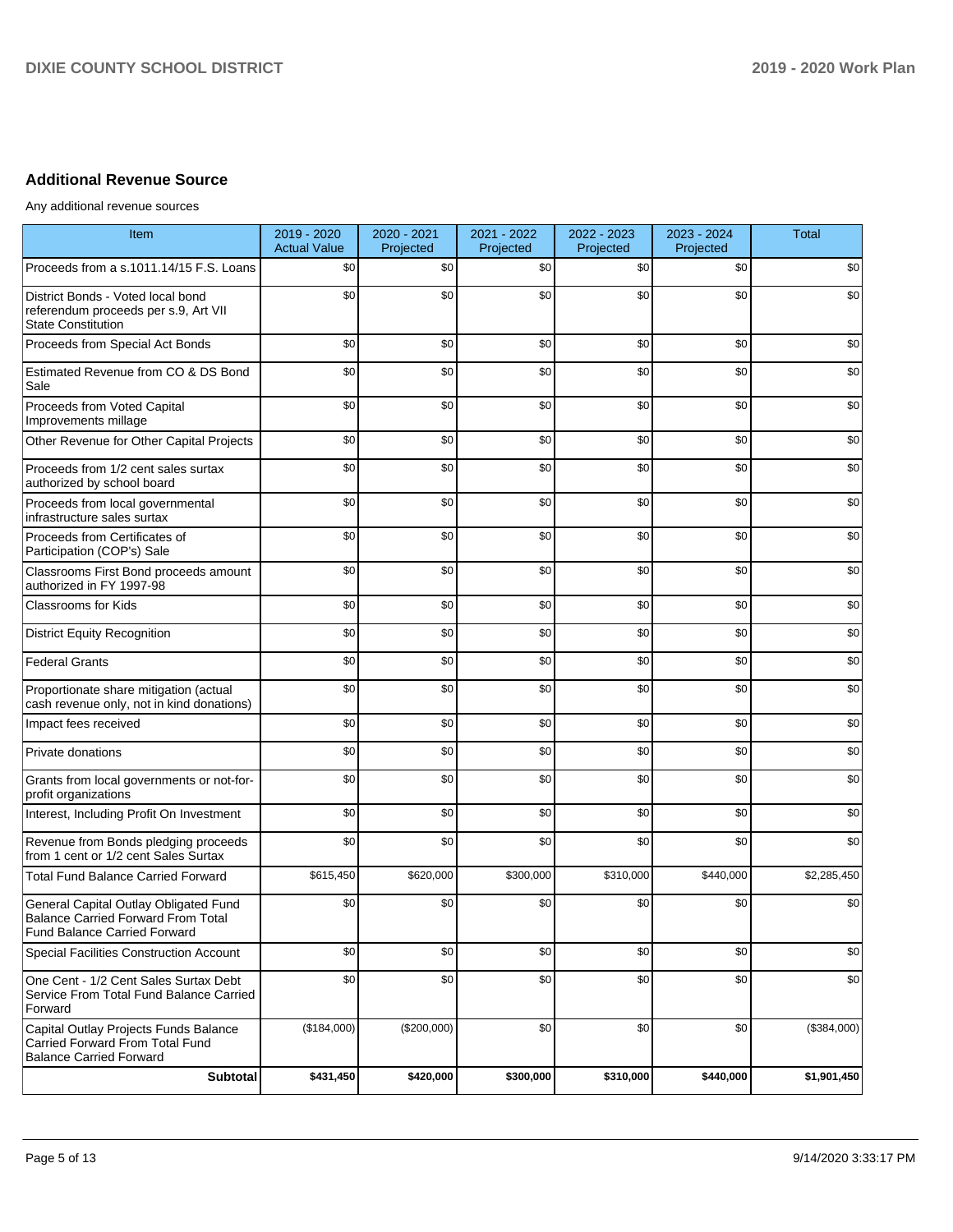# **Total Revenue Summary**

| <b>Item Name</b>                                            | $2019 - 2020$<br><b>Budget</b> | 2020 - 2021<br>Projected | 2021 - 2022<br>Projected | $2022 - 2023$<br>Projected | $2023 - 2024$<br>Projected | <b>Five Year Total</b> |
|-------------------------------------------------------------|--------------------------------|--------------------------|--------------------------|----------------------------|----------------------------|------------------------|
| Local 1.5 Mill Discretionary Capital Outlay<br>l Revenue    | \$816,186                      | \$879,586                | \$912,323                | \$945,883                  | \$980,968                  | \$4,534,946            |
| IPECO and 1.5 Mill Maint and Other 1.5<br>Mill Expenditures | (\$1,122,290)                  | (\$1,209,240)            | (\$1,186,192)            | (\$1,305,537)              | (\$1,383,500)              | (\$6,206,759)          |
| <b>PECO Maintenance Revenue</b>                             | \$0 <sub>1</sub>               | \$0                      | \$0                      | \$0                        | \$0                        | \$0                    |
| Available 1.50 Mill for New<br><b>Construction</b>          | (\$306,104)                    | (\$329,654)              | (\$273,869)              | $($ \$359,654)             | (\$402,532)                | (\$1,671,813)          |

| <b>Item Name</b>                      | 2019 - 2020<br><b>Budget</b> | 2020 - 2021<br>Projected | 2021 - 2022<br>Projected | 2022 - 2023<br>Projected | 2023 - 2024<br>Projected | <b>Five Year Total</b> |
|---------------------------------------|------------------------------|--------------------------|--------------------------|--------------------------|--------------------------|------------------------|
| ICO & DS Revenue                      | \$49,654                     | \$49,654                 | \$49,654                 | \$49,654                 | \$49,654                 | \$248,270              |
| <b>IPECO New Construction Revenue</b> | \$0                          | \$0                      | \$0                      | \$0                      | \$0                      | \$0                    |
| Other/Additional Revenue              | \$431,450                    | \$420,000                | \$300,000                | \$310,000                | \$440,000                | \$1,901,450            |
| <b>Total Additional Revenuel</b>      | \$481,104                    | \$469.654                | \$349.654                | \$359,654                | \$489.654                | \$2,149,720            |
| <b>Total Available Revenue</b>        | \$175,000                    | \$140,000                | \$75.785                 | \$0                      | \$87.122                 | \$477,907              |

# **Project Schedules**

# **Capacity Project Schedules**

A schedule of capital outlay projects necessary to ensure the availability of satisfactory classrooms for the projected student enrollment in K-12 programs.

Nothing reported for this section.

Nothing reported for this section.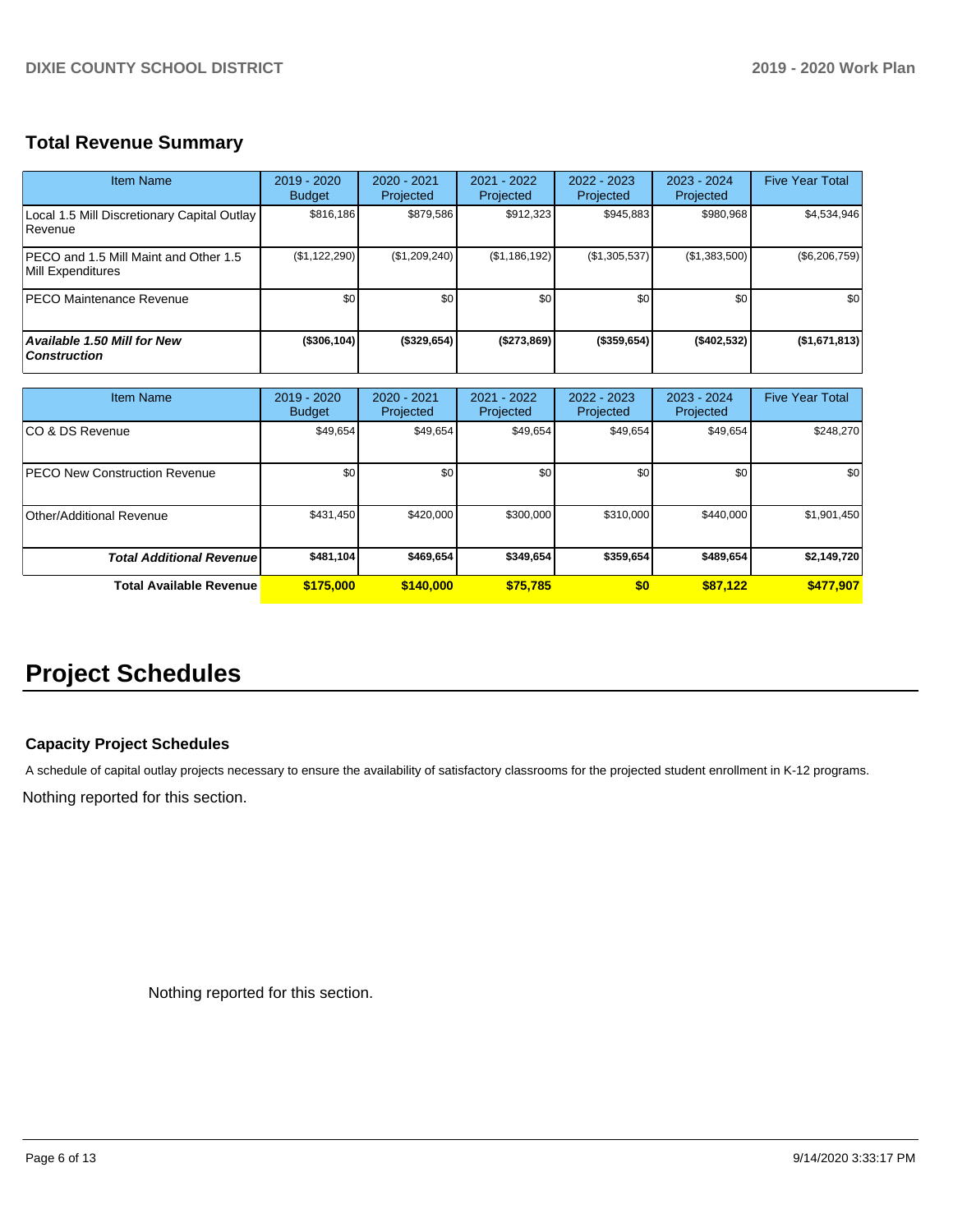#### **Other Project Schedules**

Major renovations, remodeling, and additions of capital outlay projects that do not add capacity to schools.

| <b>Project Description</b>          | Location                                     | 2019 - 2020<br><b>Actual Budget</b> | 2020 - 2021<br>Projected | 2021 - 2022<br>Projected | 2022 - 2023<br>Projected | 2023 - 2024<br>Projected | Total         | Funded |
|-------------------------------------|----------------------------------------------|-------------------------------------|--------------------------|--------------------------|--------------------------|--------------------------|---------------|--------|
| Remodel and Renovate                | <b>OLD TOWN</b><br><b>ELEMENTARY</b>         | \$175,000                           | \$140,000                | \$0                      | \$0                      | \$0                      | \$315,000 Yes |        |
| Renovate HVAC and Parking<br>l lots | <b>JAMES M ANDERSON</b><br><b>ELEMENTARY</b> | \$0                                 | \$0                      | \$75.785                 | \$0                      | \$87.122                 | \$162,907 Yes |        |
|                                     |                                              | \$175,000                           | \$140,000                | \$75,785                 | \$0                      | \$87.122                 | \$477,907     |        |

### **Additional Project Schedules**

Any projects that are not identified in the last approved educational plant survey.

Nothing reported for this section.

### **Non Funded Growth Management Project Schedules**

Schedule indicating which projects, due to planned development, that CANNOT be funded from current revenues projected over the next five years.

Nothing reported for this section.

# **Tracking**

# **Capacity Tracking**

| Location                                      | $2019 -$<br><b>2020 Satis.</b><br>Stu. Sta. | Actual<br>$2019 -$<br><b>2020 FISH</b><br>Capacity | Actual<br>$2018 -$<br>2019<br><b>COFTE</b> | # Class<br><b>Rooms</b> | Actual<br>Average<br>$2019 -$<br>2020 Class<br><b>Size</b> | Actual<br>$2019 -$<br>2020<br><b>Utilization</b> | <b>New</b><br>Stu.<br><b>Capacity</b> | <b>New</b><br>Rooms to<br>be<br>Added/Re<br>moved | Projected<br>$2023 -$<br>2024<br><b>COFTE</b> | Projected<br>$2023 -$<br>2024<br><b>Utilization</b> | Projected<br>$2023 -$<br>2024 Class<br><b>Size</b> |
|-----------------------------------------------|---------------------------------------------|----------------------------------------------------|--------------------------------------------|-------------------------|------------------------------------------------------------|--------------------------------------------------|---------------------------------------|---------------------------------------------------|-----------------------------------------------|-----------------------------------------------------|----------------------------------------------------|
| <b>DIXIE COUNTY SENIOR</b><br>IHIGH.          | 587                                         | 440                                                |                                            | 24                      |                                                            | 0.00%                                            |                                       |                                                   | 0                                             | 0.00%                                               | $\mathbf 0$                                        |
| <b>OLD TOWN Education</b><br>Complex          | 50                                          |                                                    |                                            | 2                       |                                                            | 0.00%                                            |                                       |                                                   | 0                                             | 0.00%                                               | $\mathbf 0$                                        |
| <b>JAMES M ANDERSON</b><br><b>IELEMENTARY</b> | 731                                         | 731                                                | 500                                        | 39                      | 13                                                         | 68.00 %                                          |                                       |                                                   | 300                                           | 41.00 %                                             | 8                                                  |
| IRUTH RAINS MIDDLE                            | 636                                         | 572                                                | 464                                        | 29                      | 16                                                         | 81.00 %                                          |                                       |                                                   | 854                                           | 149.00 %                                            | 29                                                 |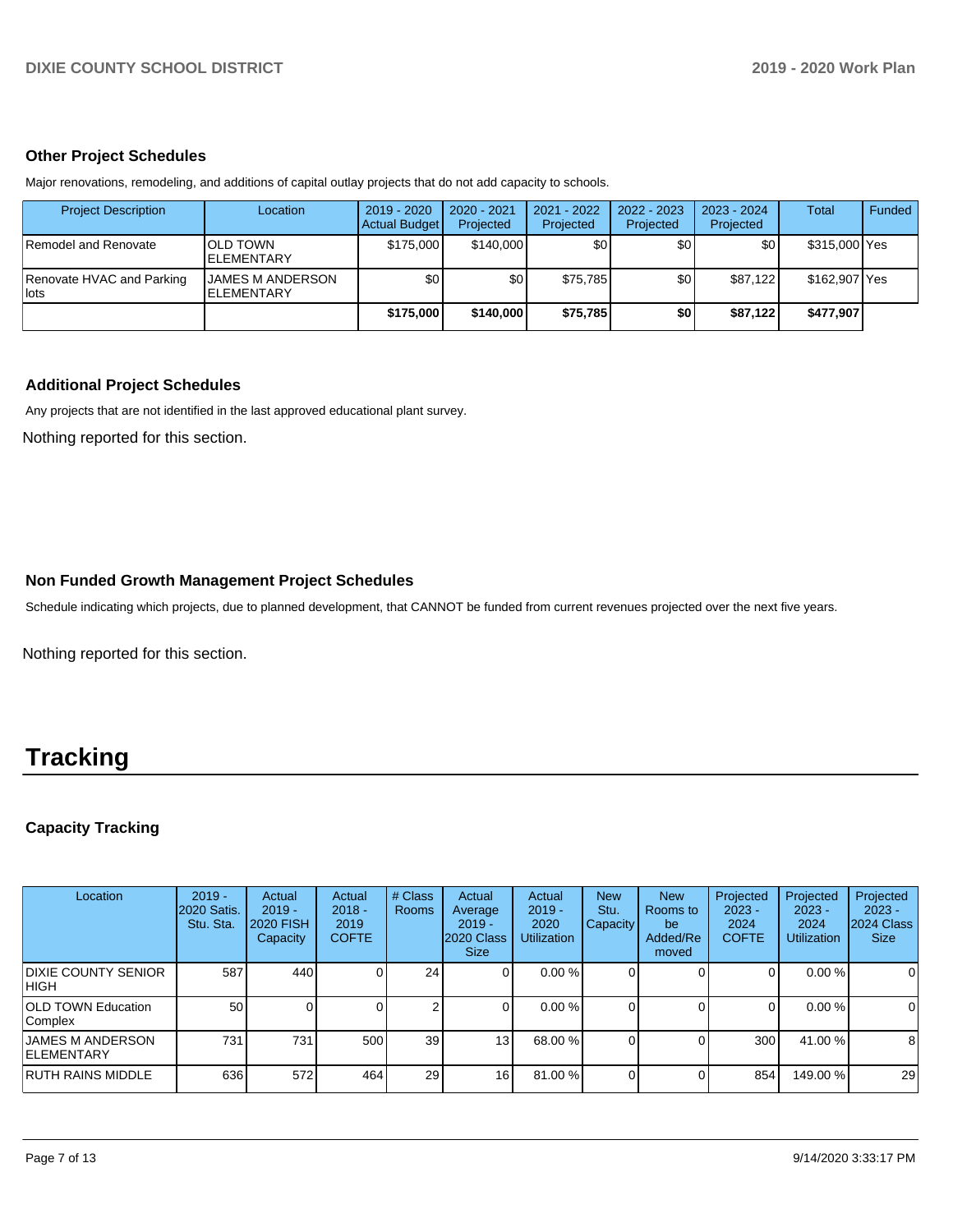| <b>OLD TOWN</b><br><b>IELEMENTARY</b>    | 662   | 662   | 545   | 35    | 16 <sup>1</sup> | 82.00 %   |  | 272 <sup>1</sup> | 41.00 %   | 8  |
|------------------------------------------|-------|-------|-------|-------|-----------------|-----------|--|------------------|-----------|----|
| <b>DIXIE COUNTY SENIOR</b><br>HIGH (NEW) | 945   |       | 505   | 41    | 12 <sub>1</sub> | $0.00 \%$ |  | 612 <sup>I</sup> | $0.00 \%$ | 15 |
|                                          | 3,611 | 2.405 | 2,013 | 170 I | 12 <sup>1</sup> | 83.71 %   |  | 2.038            | 84.74 %   | 12 |

The COFTE Projected Total (2,038) for 2023 - 2024 must match the Official Forecasted COFTE Total (2,038 ) for 2023 - 2024 before this section can be completed. In the event that the COFTE Projected Total does not match the Official forecasted COFTE, then the Balanced Projected COFTE Table should be used to balance COFTE.

| Projected COFTE for 2023 - 2024 |       |  |  |  |  |  |
|---------------------------------|-------|--|--|--|--|--|
| Elementary (PK-3)               | 572   |  |  |  |  |  |
| Middle (4-8)                    | 854   |  |  |  |  |  |
| High (9-12)                     | 612   |  |  |  |  |  |
|                                 | 2,038 |  |  |  |  |  |

| <b>Grade Level Type</b> | <b>Balanced Projected</b><br>COFTE for 2023 - 2024 |
|-------------------------|----------------------------------------------------|
| Elementary (PK-3)       |                                                    |
| Middle $(4-8)$          |                                                    |
| High (9-12)             |                                                    |
|                         | 2,038                                              |

### **Relocatable Replacement**

Number of relocatable classrooms clearly identified and scheduled for replacement in the school board adopted financially feasible 5-year district work program.

| -ocation                               | 2020<br>2019 | $2020 - 2021$ | $-2022'$<br>2021 | 2022 - 2023 | $2023 - 2024$ | Year 5 Total |
|----------------------------------------|--------------|---------------|------------------|-------------|---------------|--------------|
| <b>Total Relocatable Replacements:</b> |              |               |                  |             |               | 0            |

#### **Charter Schools Tracking**

Information regarding the use of charter schools.

| Location-Type | # Relocatable<br>units or<br>permanent<br><b>classrooms</b> | Owner     | Year Started or<br>Scheduled | Student<br><b>Stations</b> | <b>Students</b><br>Enrolled | Years in<br>Contract | <b>Total Charter</b><br><b>Students</b><br>projected for<br>2023 - 2024 |
|---------------|-------------------------------------------------------------|-----------|------------------------------|----------------------------|-----------------------------|----------------------|-------------------------------------------------------------------------|
| Cross City-KG |                                                             | 3 PRIVATE | 2011                         | 38 <sup>1</sup>            | 18 I                        | 51                   | 38                                                                      |
|               |                                                             |           |                              | 38                         | 18 I                        |                      | 38                                                                      |

#### **Special Purpose Classrooms Tracking**

The number of classrooms that will be used for certain special purposes in the current year, by facility and type of classroom, that the district will, 1), not use for educational purposes, and 2), the co-teaching classrooms that are not open plan classrooms and will be used for educational purposes.

| School                                 |  | School Type $\frac{1}{4}$ of Elementary $\frac{1}{4}$ of Middle 4-8 $\frac{1}{4}$ of High 9-12<br><b>K-3 Classrooms I</b> | <b>Classrooms</b> | <b>Classrooms</b> | # of $ESE$<br><b>Classrooms</b> | # of Combo<br><b>Classrooms</b> | Total<br><b>Classrooms</b> |
|----------------------------------------|--|---------------------------------------------------------------------------------------------------------------------------|-------------------|-------------------|---------------------------------|---------------------------------|----------------------------|
| <b>Total Educational Classrooms: I</b> |  |                                                                                                                           |                   |                   |                                 | 0                               | 0                          |
|                                        |  |                                                                                                                           |                   |                   |                                 |                                 |                            |

| School | School Type | $\parallel$ # of Elementary $\parallel$ # of Middle 4-8 $\parallel$ # of High 9-12<br>K-3 Classrooms I | <b>Classrooms</b> | <b>Classrooms</b> | # of $ESE$<br><b>Classrooms</b> | # of Combo<br><b>Classrooms</b> | <b>Total</b><br><b>Classrooms</b> |
|--------|-------------|--------------------------------------------------------------------------------------------------------|-------------------|-------------------|---------------------------------|---------------------------------|-----------------------------------|
|--------|-------------|--------------------------------------------------------------------------------------------------------|-------------------|-------------------|---------------------------------|---------------------------------|-----------------------------------|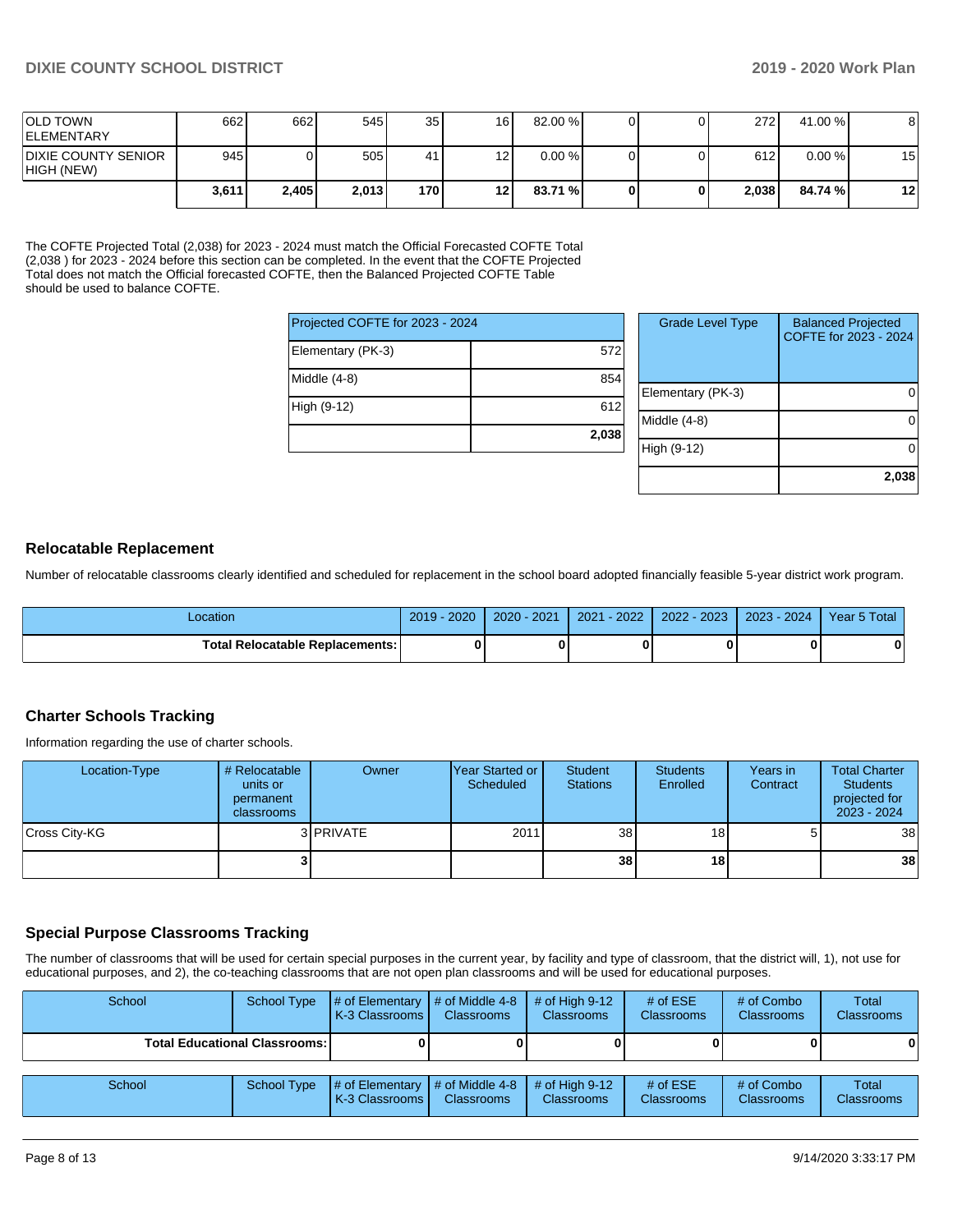| -- | Total<br>$\cdots$<br>' Classrooms: .<br>eacninc |  |  |  |  |  |  |
|----|-------------------------------------------------|--|--|--|--|--|--|
|----|-------------------------------------------------|--|--|--|--|--|--|

#### **Infrastructure Tracking**

**Necessary offsite infrastructure requirements resulting from expansions or new schools. This section should include infrastructure information related to capacity project schedules and other project schedules (Section 4).** 

None

**Proposed location of planned facilities, whether those locations are consistent with the comprehensive plans of all affected local governments, and recommendations for infrastructure and other improvements to land adjacent to existing facilities. Provisions of 1013.33(12), (13) and (14) and 1013.36 must be addressed for new facilities planned within the 1st three years of the plan (Section 5).** 

None

**Consistent with Comp Plan?** Yes

#### **Net New Classrooms**

The number of classrooms, by grade level and type of construction, that were added during the last fiscal year.

| List the net new classrooms added in the 2018 - 2019 fiscal year.                                                                                       | List the net new classrooms to be added in the 2019 - 2020 fiscal<br>year. |                                   |                                |                        |                                                                        |                          |                              |                        |  |
|---------------------------------------------------------------------------------------------------------------------------------------------------------|----------------------------------------------------------------------------|-----------------------------------|--------------------------------|------------------------|------------------------------------------------------------------------|--------------------------|------------------------------|------------------------|--|
| "Classrooms" is defined as capacity carrying classrooms that are added to increase<br>capacity to enable the district to meet the Class Size Amendment. |                                                                            |                                   |                                |                        | Totals for fiscal year 2019 - 2020 should match totals in Section 15A. |                          |                              |                        |  |
| Location                                                                                                                                                | $2018 - 2019$ #<br>Permanent                                               | $2018 - 2019$ #<br><b>Modular</b> | $2018 - 2019$ #<br>Relocatable | $2018 - 2019$<br>Total | 2019 - 2020 #<br>Permanent                                             | 2019 - 2020 #<br>Modular | 2019 - 2020 #<br>Relocatable | $2019 - 2020$<br>Total |  |
| Elementary (PK-3)                                                                                                                                       |                                                                            |                                   |                                |                        |                                                                        |                          |                              | 0                      |  |
| Middle (4-8)                                                                                                                                            |                                                                            |                                   |                                |                        |                                                                        |                          |                              | 0                      |  |
| High (9-12)                                                                                                                                             |                                                                            |                                   |                                |                        |                                                                        |                          |                              | $\Omega$               |  |
|                                                                                                                                                         |                                                                            |                                   |                                |                        |                                                                        |                          |                              | 0                      |  |

#### **Relocatable Student Stations**

Number of students that will be educated in relocatable units, by school, in the current year, and the projected number of students for each of the years in the workplan.

| <b>Site</b>                        | $2019 - 2020$ | $2020 - 2021$ | $2021 - 2022$ | $2022 - 2023$ | $2023 - 2024$ | 5 Year Average |
|------------------------------------|---------------|---------------|---------------|---------------|---------------|----------------|
| DIXIE COUNTY SENIOR HIGH (NEW)     |               |               |               |               |               | 0              |
| <b>DIXIE COUNTY SENIOR HIGH</b>    |               |               |               |               |               | 0              |
| <b>OLD TOWN Education Complex</b>  |               |               |               |               |               | 0              |
| <b>JAMES M ANDERSON ELEMENTARY</b> |               |               |               |               |               | 0              |
| <b>RUTH RAINS MIDDLE</b>           |               |               |               |               |               | $\Omega$       |
| <b>OLD TOWN ELEMENTARY</b>         |               |               |               |               |               | 0              |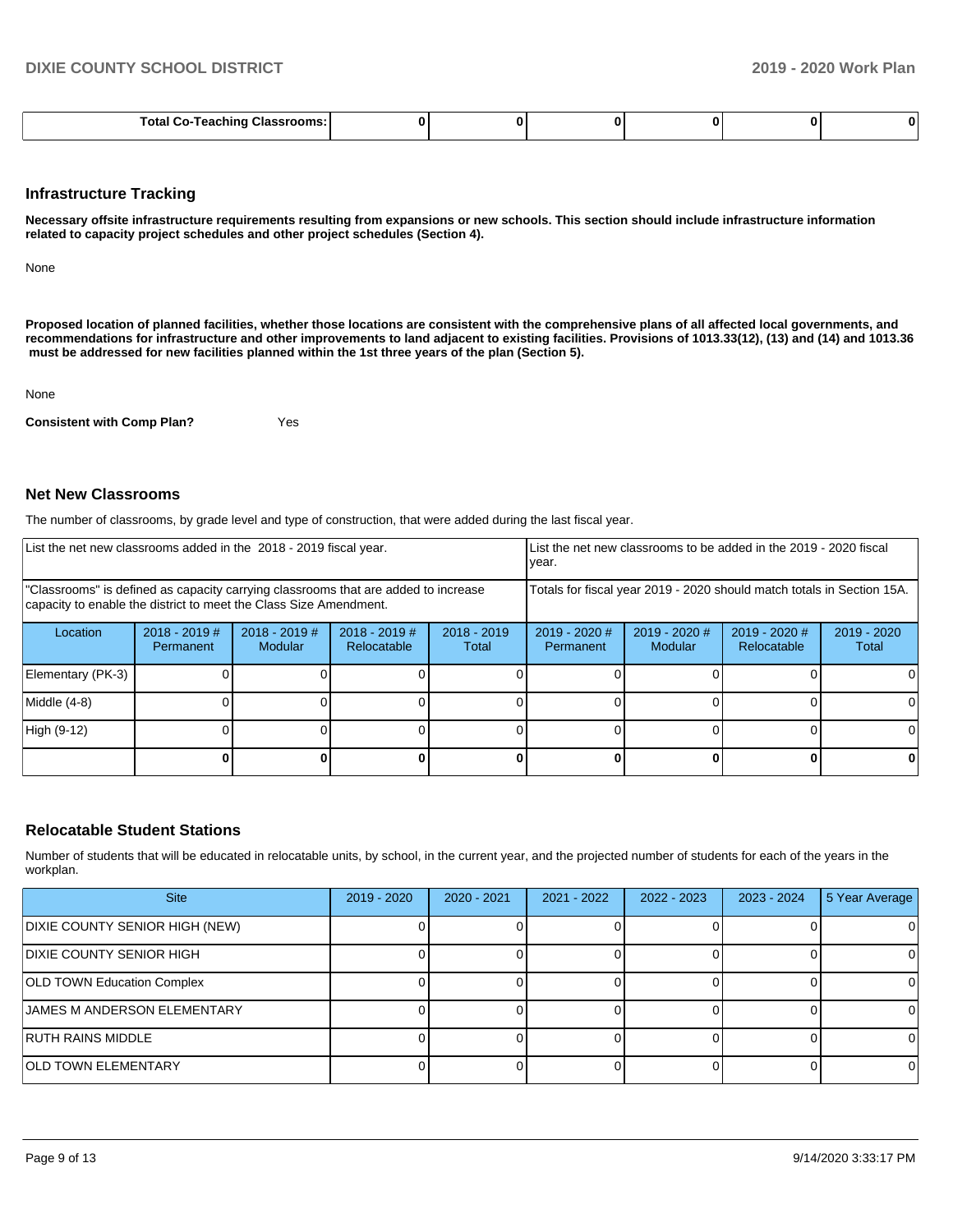# **DIXIE COUNTY SCHOOL DISTRICT 2019 - 2020 Work Plan**

| Totals for DIXIE COUNTY SCHOOL DISTRICT           |       |       |       |       |       |       |
|---------------------------------------------------|-------|-------|-------|-------|-------|-------|
| Total students in relocatables by year.           |       |       |       |       |       | 0     |
| Total number of COFTE students projected by year. | 2,025 | 2,049 | 2,060 | 2.043 | 2.038 | 2.043 |
| Percent in relocatables by year.                  | 0%    | 0%    | 0%    | 0 % I | 0 % I | 0%    |

# **Leased Facilities Tracking**

Exising leased facilities and plans for the acquisition of leased facilities, including the number of classrooms and student stations, as reported in the educational plant survey, that are planned in that location at the end of the five year workplan.

| Location                           | # of Leased<br>IClassrooms 2019 -<br>2020 | <b>FISH Student</b><br><b>Stations</b> | Owner | # of Leased<br>Classrooms 2023 -<br>2024 | <b>FISH Student</b><br><b>Stations</b> |
|------------------------------------|-------------------------------------------|----------------------------------------|-------|------------------------------------------|----------------------------------------|
| <b>DIXIE COUNTY SENIOR HIGH</b>    |                                           |                                        |       |                                          |                                        |
| <b>OLD TOWN Education Complex</b>  |                                           |                                        |       |                                          |                                        |
| <b>JAMES M ANDERSON ELEMENTARY</b> |                                           |                                        |       |                                          |                                        |
| <b>RUTH RAINS MIDDLE</b>           |                                           |                                        |       |                                          |                                        |
| <b>OLD TOWN ELEMENTARY</b>         |                                           |                                        |       |                                          |                                        |
| DIXIE COUNTY SENIOR HIGH (NEW)     |                                           |                                        |       |                                          |                                        |
|                                    |                                           |                                        |       | 0                                        |                                        |

### **Failed Standard Relocatable Tracking**

Relocatable units currently reported by school, from FISH, and the number of relocatable units identified as 'Failed Standards'.

Nothing reported for this section.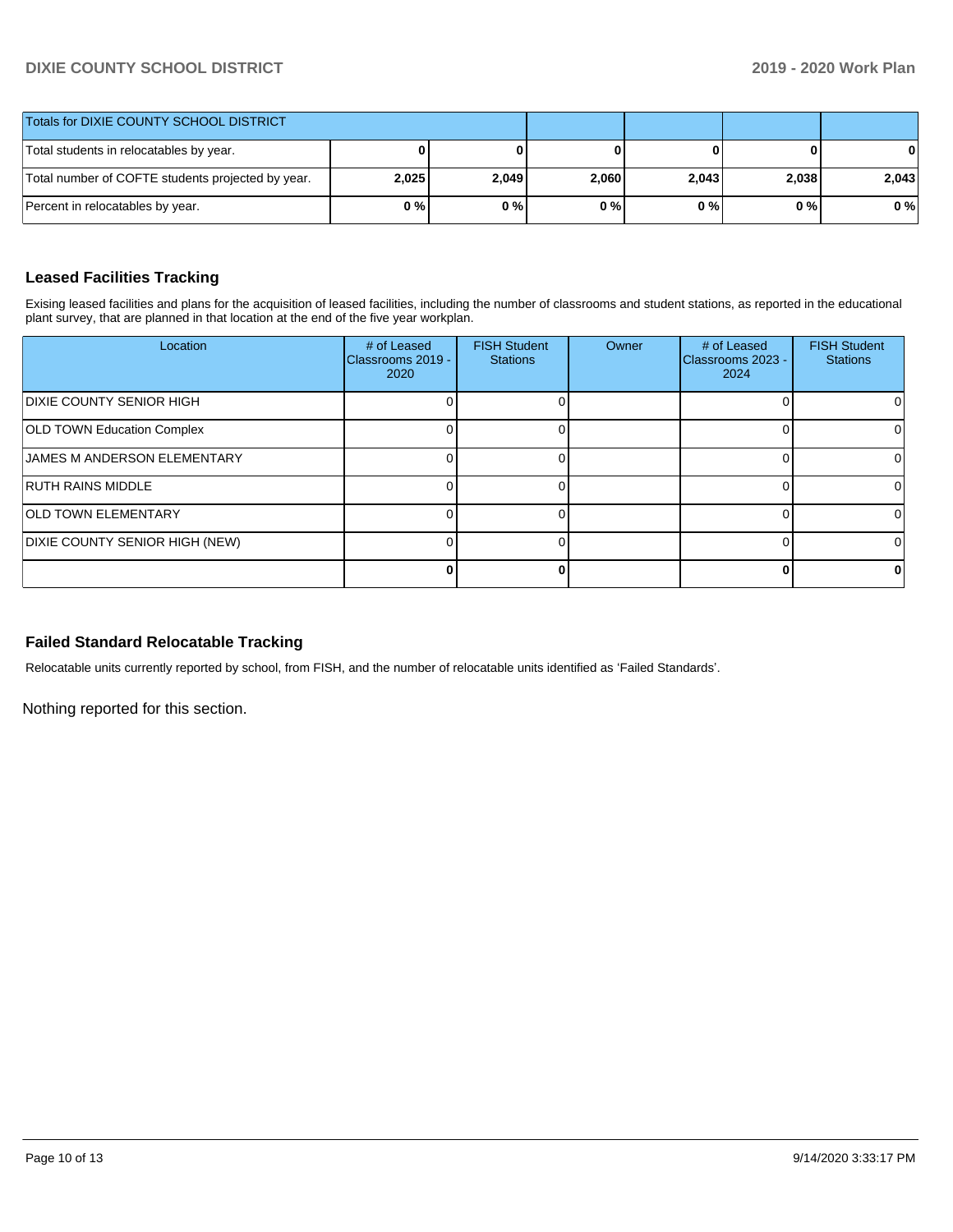# **Planning**

#### **Class Size Reduction Planning**

**Plans approved by the school board that reduce the need for permanent student stations such as acceptable school capacity levels, redistricting, busing, year-round schools, charter schools, magnet schools, public-private partnerships, multitrack scheduling, grade level organization, block scheduling, or other alternatives.**

The District has no need to reduce student stations.

#### **School Closure Planning**

**Plans for the closure of any school, including plans for disposition of the facility or usage of facility space, and anticipated revenues.** 

Not Specified

# **Long Range Planning**

#### **Ten-Year Maintenance**

District projects and locations regarding the projected need for major renovation, repair, and maintenance projects within the district in years 6-10 beyond the projects plans detailed in the five years covered by the work plan.

Nothing reported for this section.

#### **Ten-Year Capacity**

Schedule of capital outlay projects projected to ensure the availability of satisfactory student stations for the projected student enrollment in K-12 programs for the future 5 years beyond the 5-year district facilities work program.

Nothing reported for this section.

#### **Ten-Year Planned Utilization**

Schedule of planned capital outlay projects identifying the standard grade groupings, capacities, and planned utilization rates of future educational facilities of the district for both permanent and relocatable facilities.

| Grade Level Projections         | <b>FISH</b><br><b>Student</b><br><b>Stations</b> | <b>Actual 2018 -</b><br>2019 FISH<br>Capacity | Actual<br>$2018 -$<br>2019<br>COFTE | Utilization | Actual 2018 - 2019   Actual 2019 - 2020 / 2028 - 2029 new   Projected 2028 -   Projected 2028 -<br>Student Capacity to be added/removed | 2029 COFTE | 2029 Utilization |
|---------------------------------|--------------------------------------------------|-----------------------------------------------|-------------------------------------|-------------|-----------------------------------------------------------------------------------------------------------------------------------------|------------|------------------|
| Elementary - District<br>Totals | .3931                                            | 1.393                                         | .044.99                             | 75.02 %     |                                                                                                                                         | 643 l      | 46.16%           |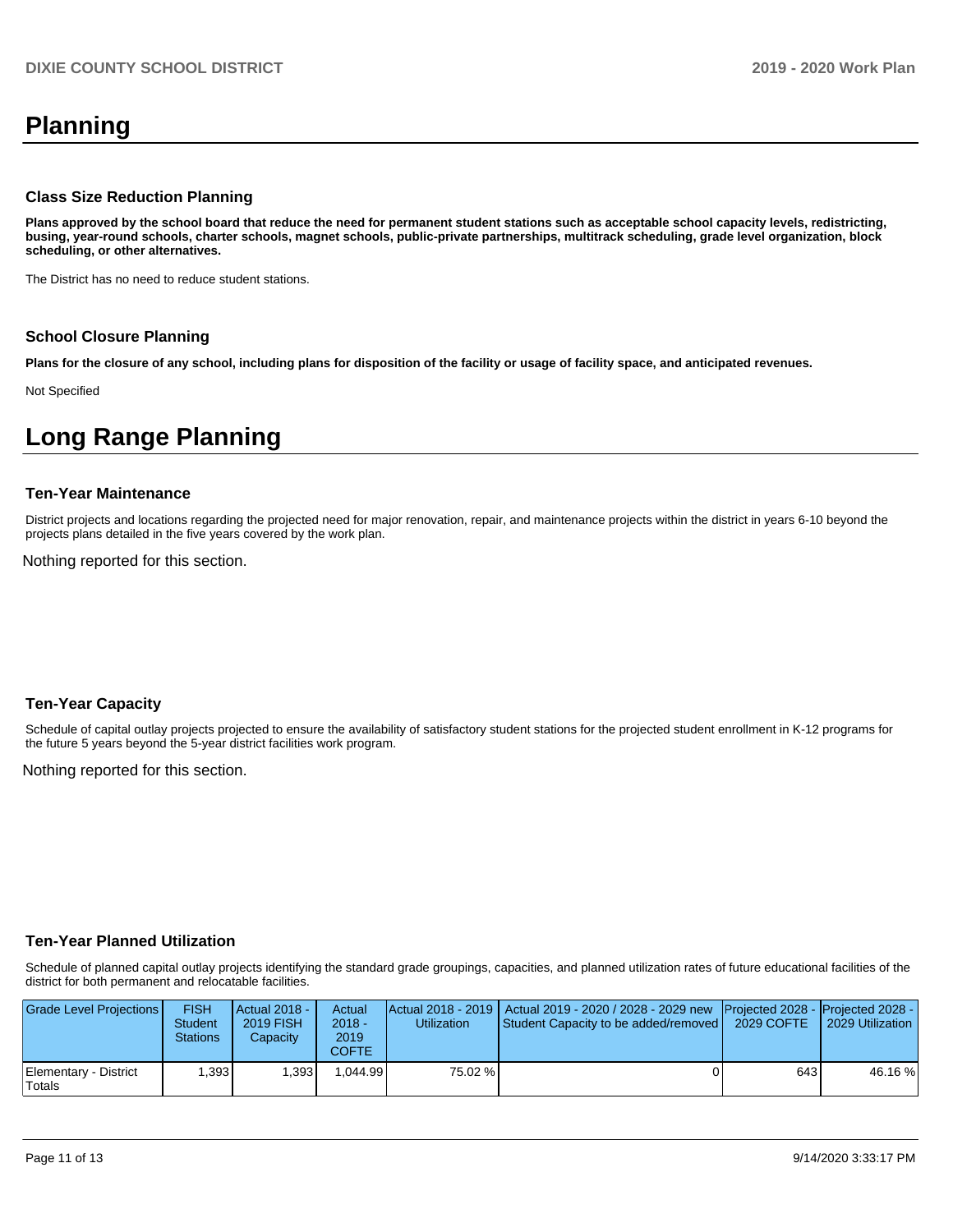|                          | 3.611 | 2,405            | 2.013.26          | 83.71 %   | 1.888 | 78.50 %  |
|--------------------------|-------|------------------|-------------------|-----------|-------|----------|
| Other - ESE, etc         | 995   |                  | 504.70            | $0.00 \%$ | 400 l | 0.00%    |
| High - District Totals   | 587   | 440              | 0.00 <sub>l</sub> | $0.00 \%$ | 475   | 107.95 % |
| Middle - District Totals | 636   | 572 <sup>I</sup> | 463.57            | 81.12 %   | 370   | 64.69%   |

**Combination schools are included with the middle schools for student stations, capacity, COFTE and utilization purposes because these facilities all have a 90% utilization factor. Use this space to explain or define the grade groupings for combination schools.** 

No comments to report.

#### **Ten-Year Infrastructure Planning**

**Proposed Location of Planned New, Remodeled, or New Additions to Facilities in 06 thru 10 out years (Section 28).**

Nothing reported for this section.

Plans for closure of any school, including plans for disposition of the facility or usage of facility space, and anticipated revenues in the 06 thru 10 out **years (Section 29).**

Nothing reported for this section.

#### **Twenty-Year Maintenance**

District projects and locations regarding the projected need for major renovation, repair, and maintenance projects within the district in years 11-20 beyond the projects plans detailed in the five years covered by the work plan.

Nothing reported for this section.

#### **Twenty-Year Capacity**

Schedule of capital outlay projects projected to ensure the availability of satisfactory student stations for the projected student enrollment in K-12 programs for the future 11-20 years beyond the 5-year district facilities work program.

Nothing reported for this section.

#### **Twenty-Year Planned Utilization**